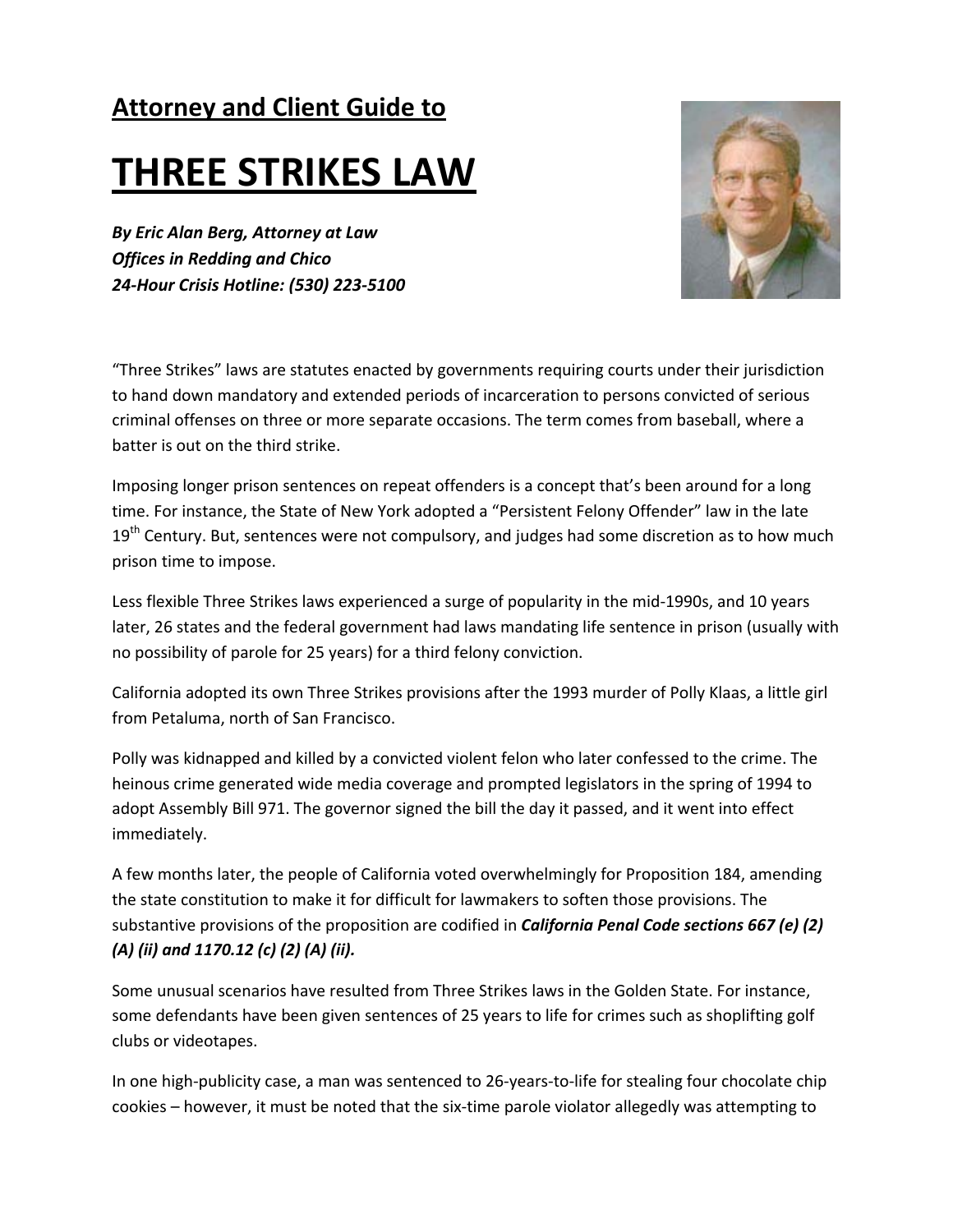burglarize a restaurant's safe when he triggered an alarm system. When arrested, his pockets were full of cookies he had taken from the business.

Three Strikes laws have been appealed to the U.S. Supreme Court and upheld by a narrow margin. On March 5, 2003, the nation's top court held 5‐4 that such sentences do not violate the Eighth Amendment of the U.S. Constitution, which prohibits "cruel and unusual punishment." In two separate opinions handed down on the same day, the court upheld California's Three Strikes law in *EWING V. CALIFORNIA, 538 U.S. 11* and *LOCKYER V. ANDRADE, 538 U.S. 63*.

Writing for the plurality in *Ewing*, Justice Sandra Day O'Connor analyzed the serious problem of recidivism among criminals in California and concluded: "It is enough that the State of California has a reasonable basis for believing that dramatically enhanced sentences for habitual felons advances the goals of its criminal justice system … To be sure, Ewing's sentence is a long one. But, it reflects a rational legislative judgment, entitled to deference, that offenders who have committed serious or violent felonies and who continue to commit felonies must be incapacitated."

Some common questions and answers about Three Strikes laws:

- *Does the third felony have to be a violent offense?* No. It can be any felony, no matter how trivial. People have been prosecuted under this law for a variety of minor offenses, including minimal amounts of marijuana.
- *What kind of felonies must the first two strikes be?* Any felony punishable by death or life imprisonment or any felony involving a variety of charges, such as: use of a deadly weapon, residential burglary, continuous sexual abuse, great bodily injury, kidnapping, rape, mayhem, arson, or robbery.
- *Can a felony committed as a child count?* Yes. Any serious felonies committed by a child over the age of 16 can be counted as strikes.
- *Are there special consequences for a second strike?* Yes. Anyone convicted of two felonies (with the first being a violent or serious charge) will have his or her sentenced doubled.

There are at least 18 ways to avoid a doomsday sentence under Three Strikes laws.

Naturally, you won't serve any time if you're found not guilty of any new charges. But, it's also possible for your attorney to convince a judge to dismiss prior "strikes."

This can be done through a variety of means, including reducing previous cases from felonies to misdemeanors or arguing that you were not properly advised or represented when you pled guilty to your earlier charges.

> *‐‐ Eric Alan Berg, Attorney at Law 5000 Bechelli Lane, Suite 201, Redding, CA 96002 1050 Esplanade, Chico, CA 95926*